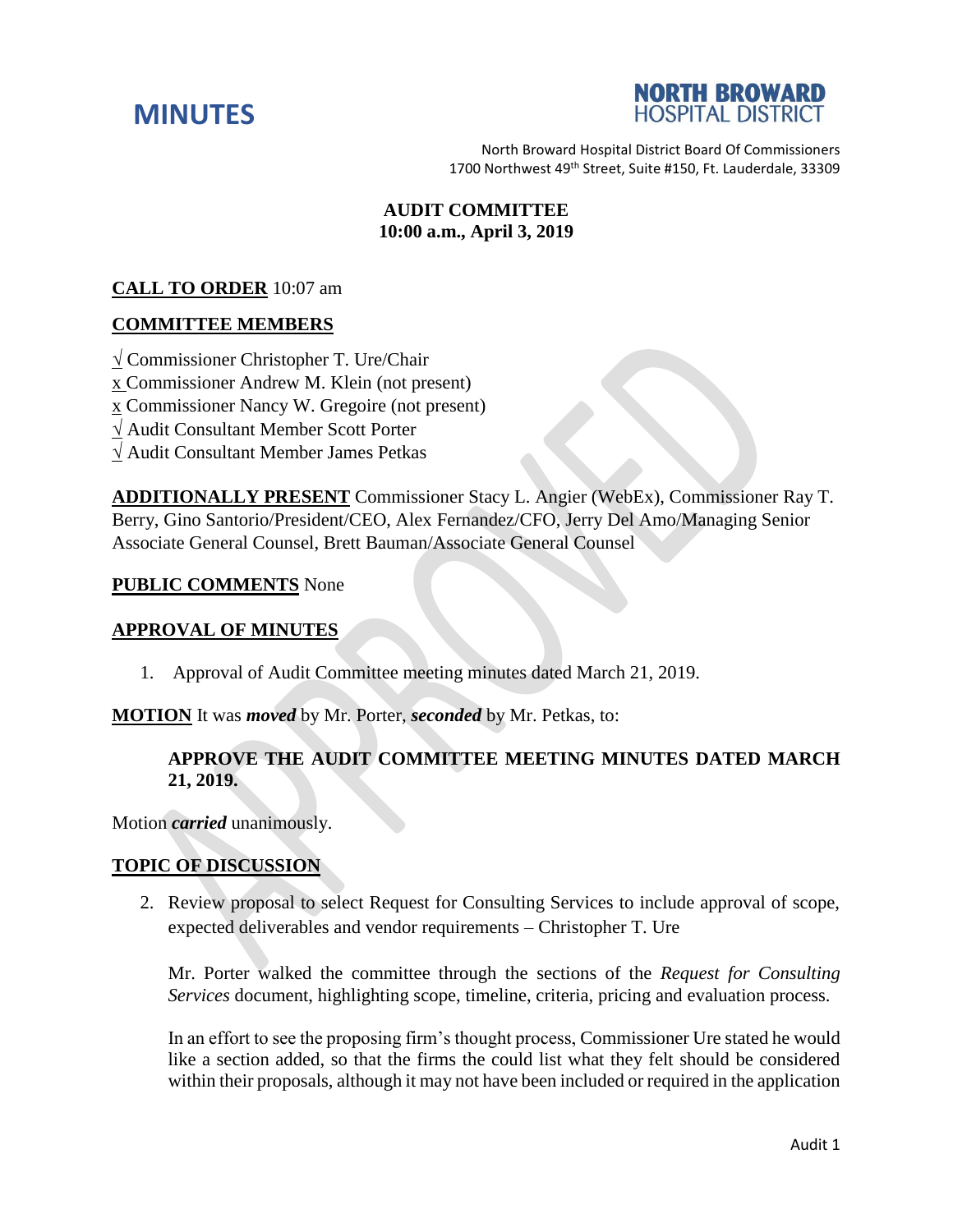# **MINUTES**



North Broward Hospital District Board Of Commissioners 1700 Northwest 49<sup>th</sup> Street, Suite #150, Ft. Lauderdale, 33309

section of *Scope of Services*. He also wanted an emphasis put on local businesses and certified diverse vendors.

Committee discussion ensued regarding revisions to the document provided by Mr. Porter and Broward Health staff.

Discussion ensued regarding whether or not the Audit Committee had been given the authority to act on it's own in engaging services.

Commissioner Ure stated that he wanted one committee member to work with staff in evaluating responses for the firms. He also wanted the selection to be narrowed down within 30 days to approximately three (3) firms and a final selection made shortly after so that the audit could commence by June 1, 2019.

Alex Fernandez, CFO, proposed that staff work with a delegate of the committee at full transparency and without any interference. He further stated that the RFP process could be expedited being it would be capped under \$250k.

Commissioner Ure stressed the importance of the Audit Committee having independence and autonomy to carry out certain important functions on a regular basis.

Mr. Santorio suggested that it be put in writing that the Audit committee has the authority to act and engage in services.

Commissioner Angier requested that a final copy of the *Request for Professional Services* document be available to the full Board for review.

The Committee listed modifications below to be made to the *Request for Professional Consulting Services* document.

- Section E, page 5, **District Cost Estimate**: add the language, "The District expects this to be a flat fee proposal (see section 9).
- Section 3a, page 6, **Proposal Submission Instructions and Requirements:** on the last sentence modify language from, "…at the discretion of the City of Boynton Beach", to, "…at the discretion of the District".
- Section 3b, page 6, **Proposal Section and Title Chart:** change language on item 8 to read, "Identification of Anticipated Problems and Additional Suggestions for Scope".
- On entire document, pages 1-12: Change language from, "**RFP**", to, "**Request for Professional Services".**
- On the calendar, page 5, **Estimated Timeline**: date should read, Request for Professional Services released April 5, 2019.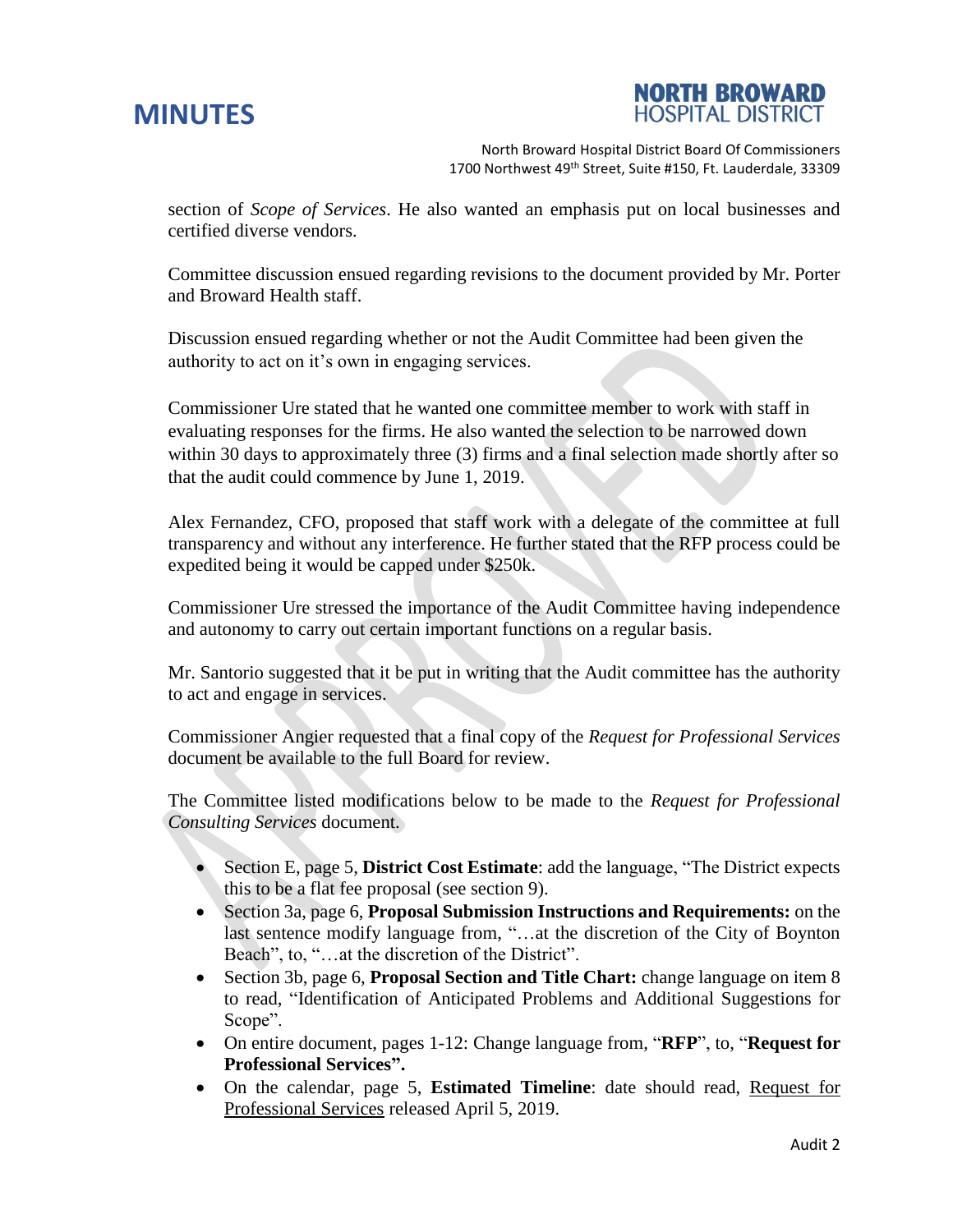# **MINUTES**



North Broward Hospital District Board Of Commissioners 1700 Northwest 49<sup>th</sup> Street, Suite #150, Ft. Lauderdale, 33309

- On the calendar, page 5, **Estimated Timeline**: Receipt of Written Questions Due April 19, 2019 by 4:00 PM.
- On the calendar, page 5, **Estimated Timeline**: Q&A Posted to Website April 23, 2019.
- On the calendar, page 5, **Estimated Timeline**: Proposals Due April 29, 2019.
- On the calendar, page 5, **Estimated Timeline**: Audit Committee Meeting: Proposals Evaluated and Firm Selected for Interviews May 6 – May 10, 2019.
- On the calendar, page 5, **Estimated Timeline**: Audit Committee Meeting: Audit Committee interviews May 13 – May 17, 2019.
- On the calendar, page 5, **Estimated Timeline**: Remove June 19, 2019, District Board Consideration and Award.
- On the calendar, page 5, **Estimated Timeline**: Remove June 21, 2019, Non-Selection Notices mailed.
- On the calendar, page 5, **Estimated Timeline**: Modify second reference of June 21, 2019 date to read, Firm Selection Made on or before May 29, 2019.
- Delete Section 4c, page 9, Evaluation Criteria Summary
- Item C, page 9, keep first sentence under tittle, **Evaluation Criteria Summary**. Delete the box listing Criteria and Weight (max points).
- Delete Point references from remaining sections on pages 9 and 10.
- Page 10, under **Price Proposal:** delete the point max, delete all language listed under Price Proposal and revise with Price will be considered but not the determining factor.

Mr. Dan Lewis, Governance Consultant, advised Commissioner Ure to allow the staff the responsibility of managing the proposal process for legal and compliance reasons. Staff should disseminate, collect and communicate information lawfully, then bring the results back to the Audit Committee for selection. Mr. Lewis also advised the committee to embrace the procurement policy for the enjoyment of it's confidentially under state statute. Otherwise the entire process would be public record.

Commissioner Ure requested a summary of the proposals be delivered to the committee along with the full responses.

**MOTION** It was *moved* by Mr. Porter, *seconded* by Mr. Petkas, to:

# **APPROVE THE PROPOSED REQUEST FOR QUOTATION DOCUMENT WITH CHANGES DISCUSSED AT THIS MEETING, AND THAT SUCH DOCUMENT BE PUT INTO THE FORMAT TYPICALLY USED BY BROWARD HEALTH IN COMPLIANCE WITH PURCHASING POLICY AND THEN SUBMITTED FOR PUBLIC DISTRIBUTION BY APRIL 5TH, 2019.**

Motion *carried* unanimously**.**